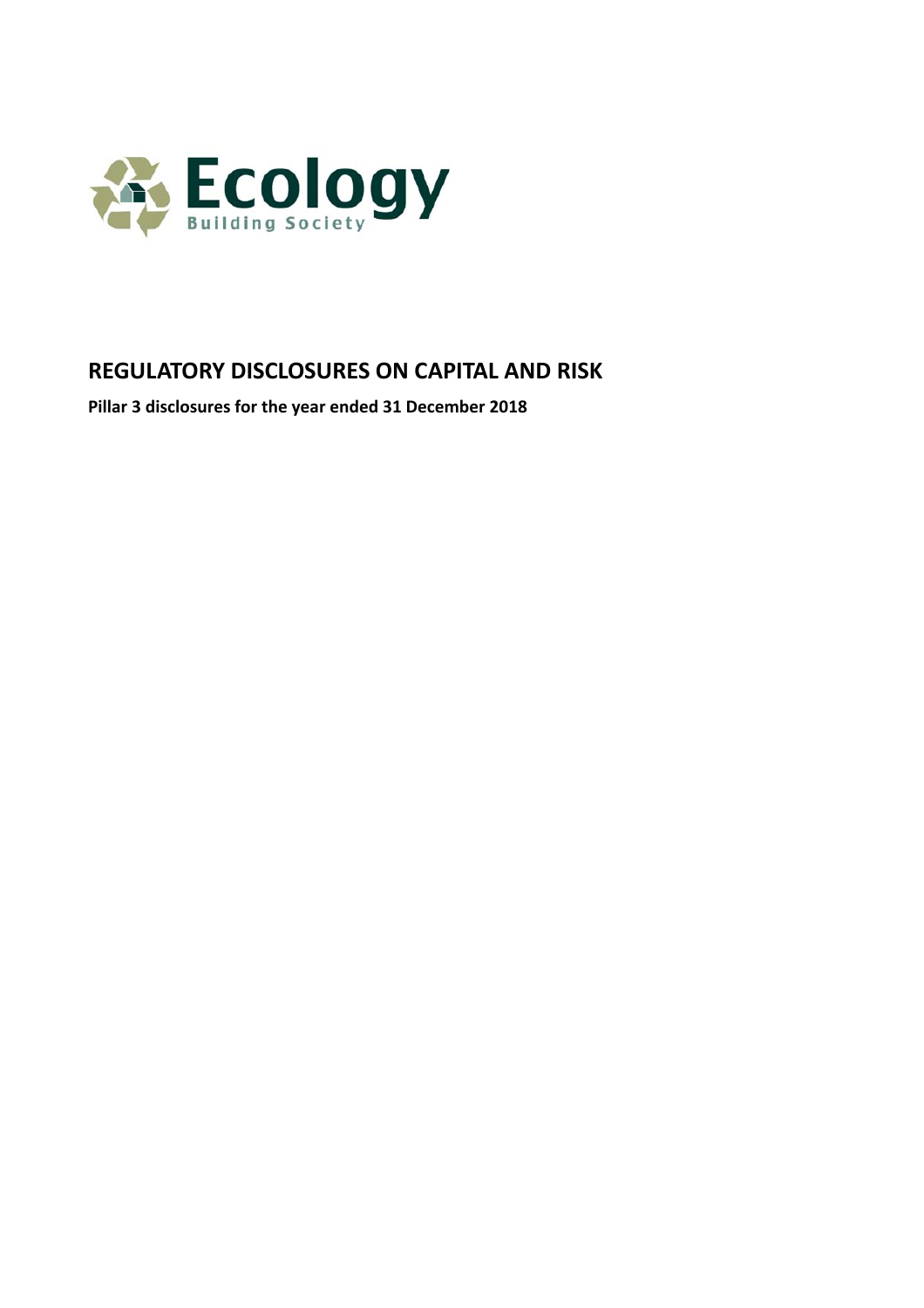# **Table of Contents**

| 1.  |        |  |
|-----|--------|--|
| 1.1 |        |  |
| 1.2 |        |  |
| 1.3 |        |  |
| 2.  |        |  |
| 2.1 |        |  |
|     | 2.1.1  |  |
| 2.2 |        |  |
| 2.3 |        |  |
| 2.4 |        |  |
| 2.5 |        |  |
| 2.6 |        |  |
| 2.7 |        |  |
| 2.8 |        |  |
| 2.9 |        |  |
|     | 2.10   |  |
|     | 2.11   |  |
|     |        |  |
|     | 2.12   |  |
|     | 2.13   |  |
|     | 2.13.1 |  |
|     | 2.13.2 |  |
| 3.  |        |  |
| 4.  |        |  |
| 5.  |        |  |
| 6.  |        |  |
| 7.  |        |  |
| 8.  |        |  |
| 8.1 |        |  |
| 9.  |        |  |
| 10. |        |  |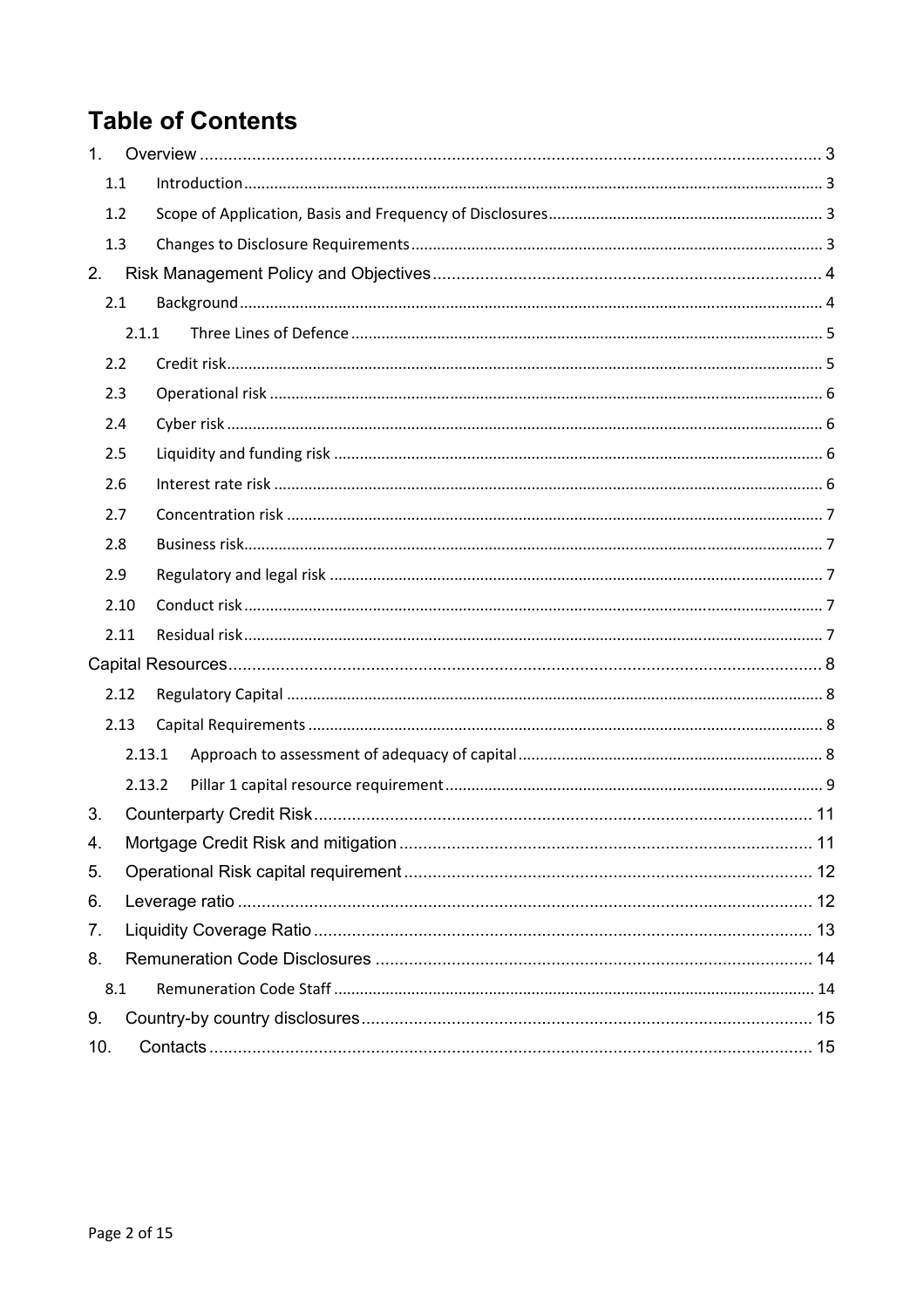# 1. **Overview**

### 1.1 Introduction

The regulatory framework under which the Society operates is the European Union Capital Requirements Directive (CRD) and the Capital Requirements Regulation (CRR), which came into force on 1 January 2014. The CRD and CRR, commonly known as CRD IV, provide for consistent capital adequacy standards for banks and building societies and an associated supervisory framework across the European Union and are enforced in the UK by the Prudential Regulation Authority (PRA). The legislation sets out the rules that determine the amount of capital each institution must hold in order to provide security for members and depositors which consists of three main elements referred to as "Pillars":

- Pillar 1: sets out the minimum capital requirements, using a risk-based capital calculation focusing mainly on credit and operational risk. The Ecology uses the standardised approach to calculate Credit Risk which is expressed as 8% of the risk weighted exposure amounts for each applicable exposure class. Capital required to cover operational risk is assessed under the Basic Indicator Approach and calculated by reference to the net income of the Society averaged over the previous 3 years
- Pillar 2a: is an internal assessment by management and the Board of additional capital resources required to cover the specific risks faced by the Society that are not covered by the minimum regulatory capital resource requirement set out under Pillar 1. This review is documented as the Society's Internal Capital Adequacy Assessment Process (ICAAP) and is then subject to the PRA's Supervisory Review and Evaluation Process (SREP)
- Pillar 2b: is made up of a PRA buffer, Capital Conservation Buffer and Countercyclical Buffer, which are maintained to ensure the Society should meet all its capital adequacy requirements even in periods of economic stress. The Countercyclical Buffer in place in the United Kingdom at 31 December is 1.0% of risk weighted assets
- Pillar 3: requires disclosure of the key information on the Society's own funds, risk exposures and risk management processes and is satisfied by the publication of this document and the information provided here is in accordance with the rules and guidance contained in CRD IV. The document is also required to provide details concerning the remuneration of certain staff who have been assessed as being subject to the requirements of the Remuneration Code

# 1.2 Scope of Application, Basis and Frequency of Disclosures

This document sets out the Pillar 3 Disclosures of the Ecology Building Society.

This disclosure document applies only to the Ecology Building Society (FRN 162090). All figures <del>quoted</del> within this disclosure have been drawn from the Society's Annual Report and Accounts as at 31 December 2018, unless otherwise stated. Disclosures are issued on an annual basis, unless more frequent disclosure is deemed to be merited by the Board, and published in conjunction with the Annual Report and Accounts.

The disclosures made reflect Board Policy on disclosure in relation to consideration of materiality, proprietary and confidentiality.

These disclosures have been reviewed by the Society's Board and are published on the Society Website (www.ecology.co.uk). The disclosures contained in this document are not subject to external audit and do not constitute a financial statement; they are intended to provide background information on capital requirements and in that context, the Society's approach to risk management.

# 1.3 Changes to Disclosure Requirements

The Society continues to develop its disclosures to ensure that they are as clear and informative as possible. The disclosures required under CRD IV are included within this document or in the annual report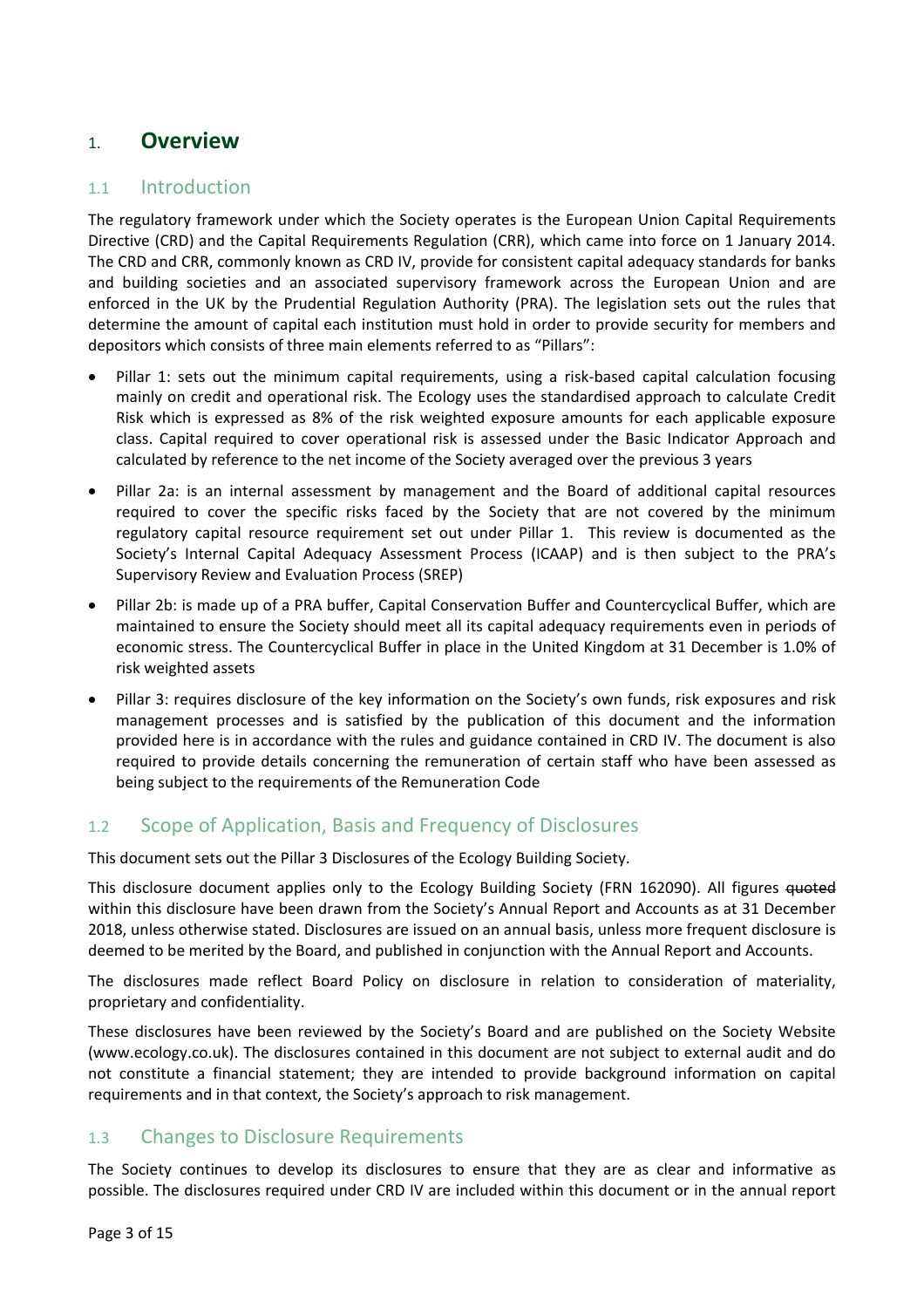and accounts as appropriate. Terms relating to subordinated liabilities are published on the Society's website.

# 2. **Risk Management Policy and Objectives**

### 2.1 Background

The Board of Directors has overall responsibility for the Society's internal control system and for reporting its effectiveness to the members in the annual financial statements. The Board is also responsible for approving the Statement of Risk Appetite which is detailed in the Society's Risk Management Framework document. The document is reviewed annually by the Risk, Audit, Compliance and Ethics Committee (RACE) and is subject to Board approval.

The Board is responsible for ensuring the Society maintains adequate financial resources, both in terms of capital and liquidity, through review and approval of both the Society's Internal Capital Adequacy Assessment Process (ICAAP) and Individual Liquidity Adequacy Assessment Process (ILAAP).

The Board has ultimate responsibility for developing an appropriate risk and control framework, but has delegated powers to the Risk, Audit, Compliance and Ethics Committee (RACE) to advise the Board on the current risk exposures and future risks strategy.

The Chief Risk Officer (CRO) oversees the management and development of a comprehensive process for assessing, identifying, monitoring and reducing pertinent business risks that could interfere with the Society's objectives and goals. The CRO reports to RACE. On behalf of the Board, RACE considers and approves the Society's risk management framework, its risk appetite and its risk management policies for all risk categories. RACE also monitors key risk management information, adherence to the Society's ethical standards and reviews the Society's overall capital adequacy. The Chair of RACE reports at least quarterly to the Board on the Committee's deliberations.

The Board's Assets and Liabilities Committee (ALCO), comprising both Non-Executive and Executive Directors, is responsible for monitoring risks on both sides of the balance sheet. Specifically ALCO is responsible for reviewing the Financial Risks Policy. It monitors and controls structural risks in the balance sheet, including liquidity, treasury, and funding levels and also recommends policy development. It monitors implementation of Policy to ensure that the Board's defined risk parameters are adhered to. The diagram below shows the flow of risk management from operational through to the Board:

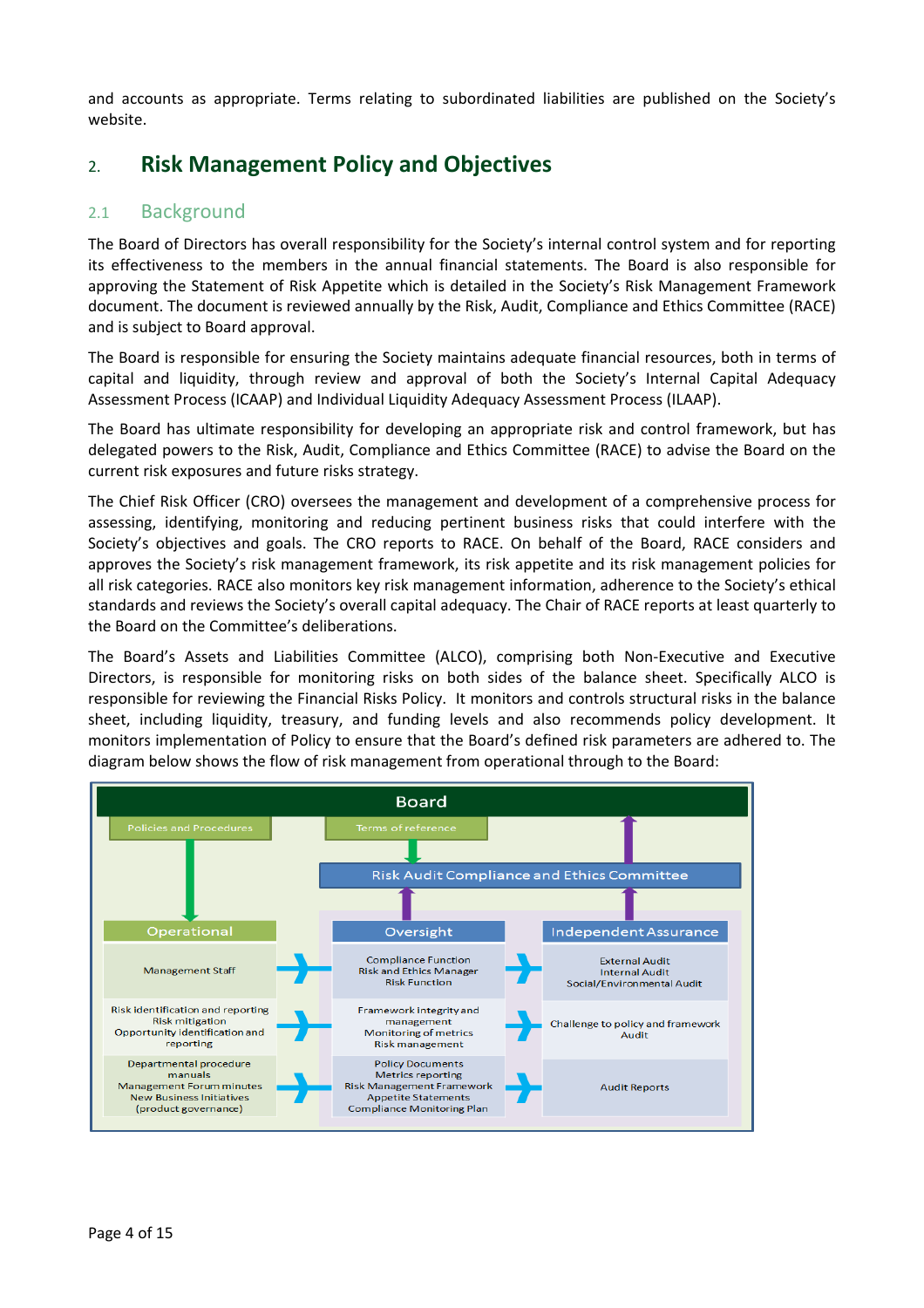#### 2.1.1 Three Lines of Defence

Whilst the Board of Directors is ultimately accountable for the risk management framework, all staff within the Society have responsibility for risk management.

The Board operates a three line of defence model as outlined below:

#### **First Line of Defence**

As the first line of defence the management team own and manage risks. This includes ensuring that the Society complies with policies, risk appetite and limits, stress testing, self‐assessment and development of the risk register. The management team is responsible for identifying, assessing, controlling and mitigating risks by implementing corrective actions to address process and control deficiencies.

#### **Second Line of Defence**

The Society's Risk and Compliance functions comprise the second line of defence, developing the risk framework and undertaking risk monitoring, challenge and oversight, ensuring reporting is completed to the relevant Committee.

#### **Third Line of Defence**

Internal Audit (outsourced to Deloitte LLP) act as the third line of defence providing an independent challenge to the overall management of the risk framework. Providing assurance to both the Risk, Audit, Compliance and Ethics Committee and Board on the adequacy of both the first and second line of defence, Internal Audit ensures that risks are appropriately managed in accordance with policy and limits stated within the Board's stated risk appetite. Adherence to regulatory requirements is also assured through the monitoring of actions taken to resolve any risk control weaknesses or failings in the Society's strategy, operations and performance.

Through its normal business operations the Society is exposed to a number of risks, the most significant of which are credit, liquidity and funding, concentration, interest rate, conduct, regulatory, cyber, legal and residual risk. The Society has a formal structure for managing these risks including established risk limits, reporting lines, mandates and other control procedures.

#### 2.2 Credit risk

Credit risk is the most significant risk facing the Society. Credit risk is the risk of loss arising from a customer or counterparty failing to meet their financial obligations to the Society as and when they fall due. The Board sets the risk appetite for both lending (residential, commercial and Fixed Asset Investments) and treasury activities.

The lending policy of the Society is reviewed by the Board and sets out policy limits and underwriting procedures. The Society first of all determines if the borrowing request meets the Society's environmental lending criteria. Where these are met, for ordinary residential lending, the loan is assessed against the following: affordability, residency, residential history, credit history, employment history, nature of income and loan to value. In addition, confirmation of borrower identity and an assessment of the value of any security are undertaken prior to granting the loan. When considering applications, the primary focus is placed on the willingness and ability to repay.

The maximum mortgage loan available to individuals is based on the lower of the current value or purchase price of the property. No lending is undertaken based solely upon security provided by the value of the underlying assets and all mortgages are secured by way of a first legal charge against the property.

For commercial loans, third-party guarantees, supporting collateral and security, robust legal documentation, and financial covenants are also taken into account.

The Society has a small portfolio of Fixed Asset Investments that enable it to invest directly in renewable energy and to support other co-operative ventures. All such investment activity requires approval by the Board.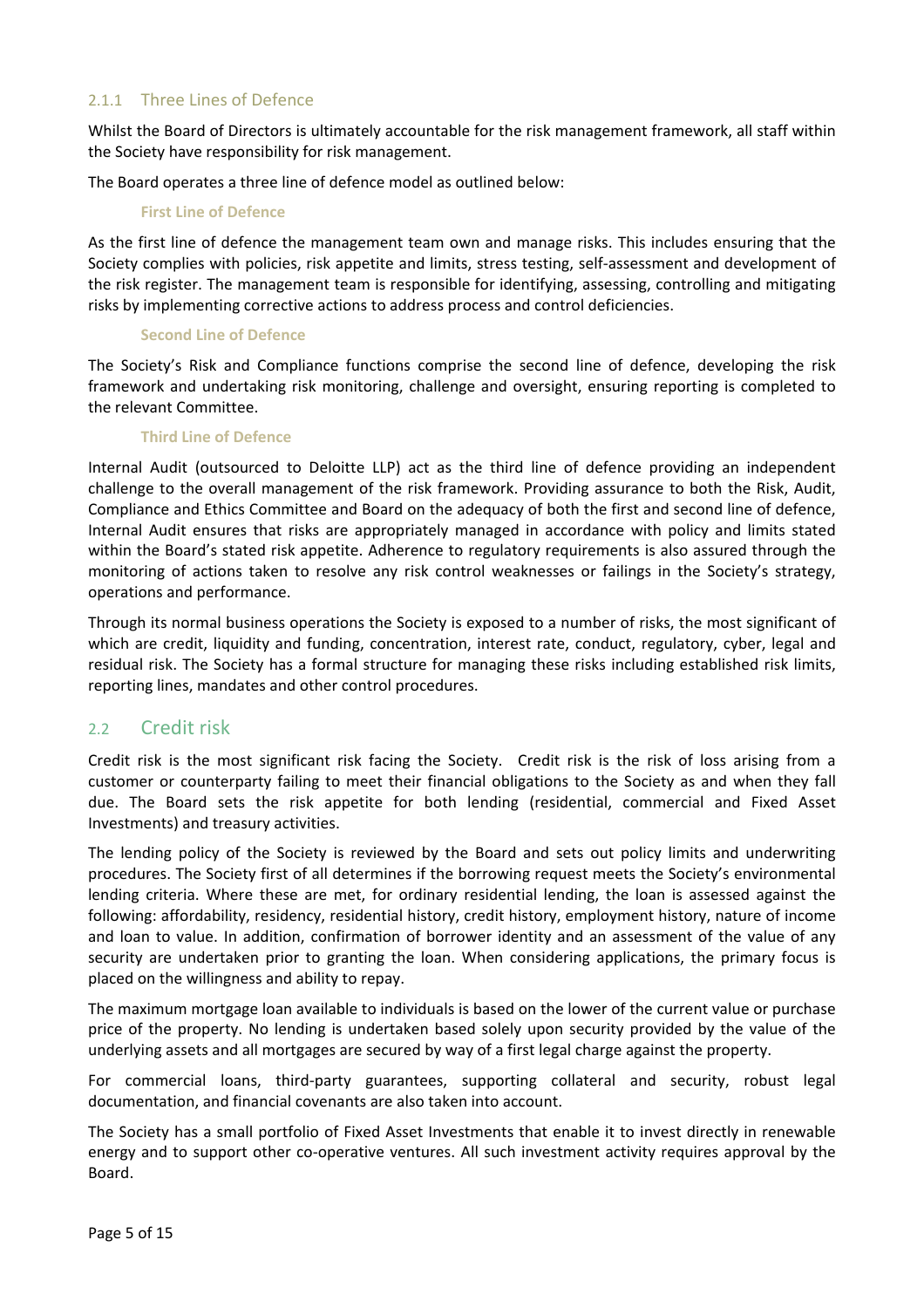The portfolio includes individual Social Investments of up to £500,000 with an original maximum maturity of five years. This type of investment typically features either a Government Guarantee or a Tax Credit.

In addition the portfolio also includes renewable energy investments in the form of debentures featuring wind, solar, geothermal, tidal and biomass technologies. These are tradeable on a secondary market operated by Abundance Investment Ltd.

Counterparty and country limits for treasury activity are set out in the Financial Risks Policy which is reviewed by the Board. The Society first of all seeks to identify potential counterparties with the most defensible records on a range of ethical criteria. This element itself is a strong indicator of counterparty quality and is reviewed at least annually, via internal analysis. Note is taken of external credit ratings as produced by Fitch IBCA and Moody's, which provide triggers for disengagement.

### 2.3 Operational risk

Operational risk is the risk of a loss arising from failed or inadequate internal processes or systems, human error or other external factors.

The Society does not engage in any complex forms of funding or use off‐balance sheet instruments and the Board is therefore content that no risk to the Society arises from these sources.

The Society manages its operational risks through internal controls, and various risk mitigation techniques, such as insurance and business continuity planning. The Society maintains a register of operational risks faced by the Society which are scored to reveal any potential implications for the level of capital held. The impact of these risks is re-evaluated on at least an annual basis and whenever a loss event occurs.

The Society has adopted the basic indicator approach (BIA) to operational risk which is expressed as a percentage of the average of the latest three years of the sum of net interest income and net non‐interest income. There is no intention to move to a more advanced approach in the short to medium term.

#### 2.4 Cyber risk

Cyber risk is a key area of operational risk and focus for the Society and development in this field is ongoing. Controls have been implemented to mitigate cyber related risks and regular internal and external penetration testing is carried out by third parties to identify areas for further improvement.

### 2.5 Liquidity and funding risk

Liquidity risk is the risk that the Society does not have sufficient financial resources available to meet its obligations as they fall due, or that the Society is unable to meet regulatory prudential liquidity ratios. It is Society policy to ensure that sufficient liquid assets are at all times available to meet the Society's obligations, after taking into account withdrawals of customer deposits, draw‐down of customer facilities and growth in the balance sheet.

The Society manages liquidity and funding risk through continuous forecasting of cashflow requirements and assessment of its funding risk. The required amount, quality and type of liquid assets required to ensure obligations can be met at all times is maintained in accordance with the Financial Risks Policy.

The Society performs liquidity stress testing based on a range of adverse scenarios. There are liquidity contingency measures included within the Society's Recovery Plan, which are maintained in order to ensure that the Society has access to sufficient resources to meet obligations as they fall due if stress scenarios occur. Stressed liquidity profiles are reported to every ALCO meeting.

#### 2.6 Interest rate risk

Interest rate risk is the risk that arises from mismatches between the re‐pricing dates of the assets and liabilities on the Society's balance sheet. The Society is exposed to interest rate risk through its Treasury deposits and its guaranteed floor rate on savings accounts. However, the Society does not provide fixed‐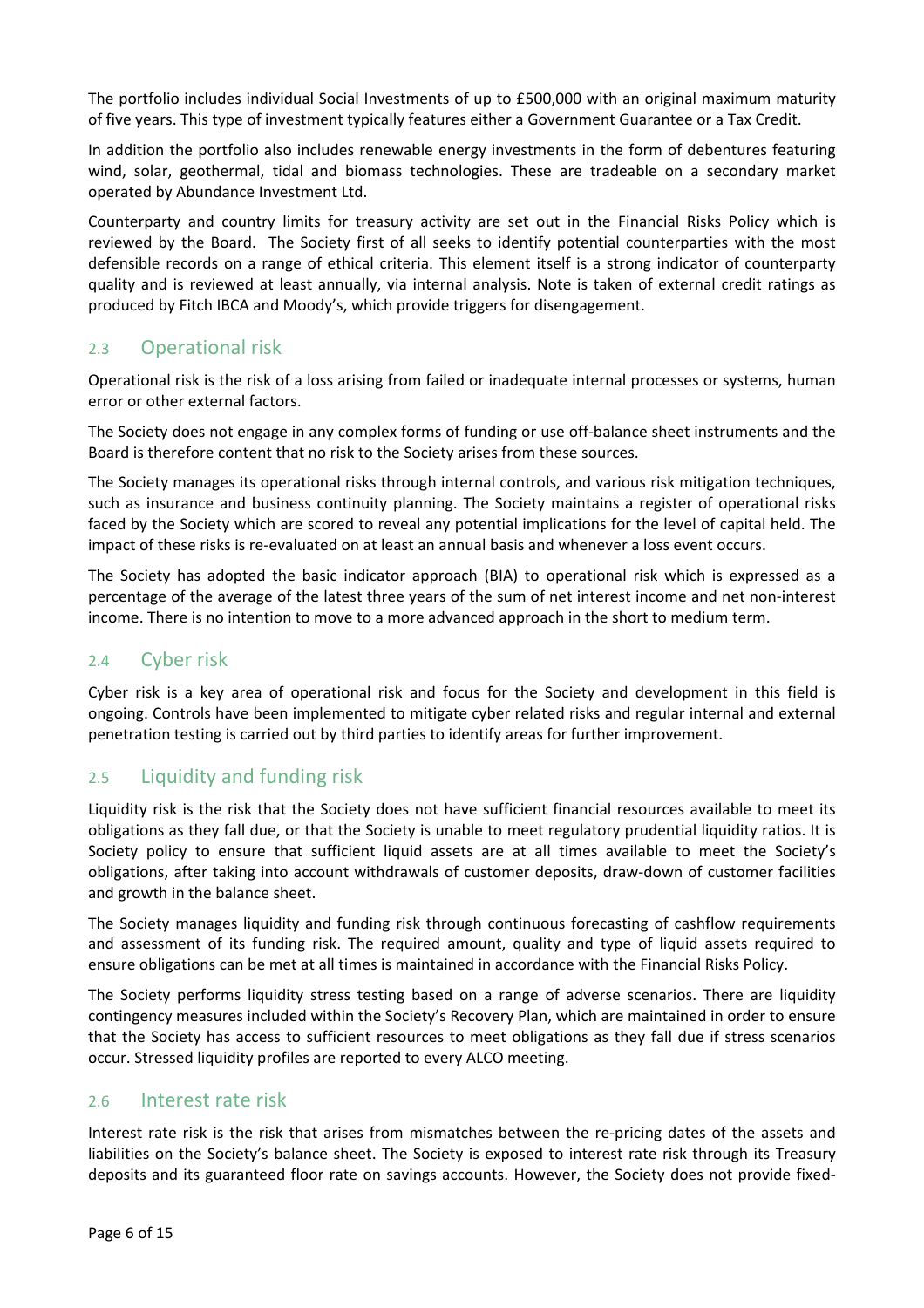rate mortgages or savings products at the present time, so the level of risk is minimal and is tracked through standard gap analysis techniques.

### 2.7 Concentration risk

Exposure to Concentration Risk is monitored on a daily basis. As a Society that lends on a national basis, including Northern Ireland, the Society is not subject to an undue level of geographic concentration risk.

The activities of the Society are of course highly concentrated in residential lending and funded primarily by retail investments. However, the Society argues firstly that this model has long-term resilience and secondly, the Society's deliberate focus on energy efficiency and environmental impacts of residential property ensures a high level of quality in the lending book and a higher degree of resilience than the mainstream market which will increase as energy prices rise.

The Society's lending model which requires energy efficiency improvements ensures that there is no dependence on either re-mortgage type business or introduced business. Internal limits and the nature of the product range ensure that there is no undue exposure to any property type or class of borrower, including more specialist books such as self‐build and buy‐to‐let.

The Society takes particular note of concentration risk arising from large exposures which are a function of the relatively small size of the Society. This is controlled by close attention to the credit assessment process.

### 2.8 Business risk

Business risk arises from macroeconomic factors that may impact on the ability of the Society to carry out its business plan. Business Risk is managed through regular review and development of the Corporate Plan, management oversight and an embedded corporate governance process. The Society conducts stress and scenario analysis as part of its corporate planning process to identify potential mitigating actions that can be employed in the event of a downturn.

### 2.9 Regulatory and legal risk

The volumes and complexity of regulatory issues may reduce the Society's capital and ability to compete and grow, or result in fines, public censure or restitution costs because of failure to understand, interpret, implement and comply with EU and UK regulatory requirements. The Society has an internal compliance function to monitor compliance with existing legislation, the implementation of controls and the impact of new requirements. This is overseen by the RACE Committee.

### 2.10 Conduct risk

Conduct Risk is the risk of the Society's conduct resulting in poor outcomes for consumers; consumers being either members or potential members. The Board fully embraces the Financial Conduct Authority (FCA)'s Principle 6, namely, to ensure that the Society pays due regard to the interests of its members and treats them fairly at all times. These principles are firmly embedded within the Society's culture and maintained through staff and Director Induction, training and performance management.

Conduct Risk is monitored by the RACE committee and the Board, as part of the Society's Ethics framework. This framework goes beyond a risk mitigation perspective by also seeking to maximise opportunities to improve outcomes for the Society's full range of stakeholders. The Ethics (Conduct Risk) Policy is reviewed annually. The Ethics Manager reports on conduct to every RACE committee and Board meeting.

#### 2.11 Residual risk

The Society holds capital both to cover events that can be anticipated with a reasonable degree of certainty and to deal with market stresses. In addition, capital is held in excess of the minimum required by the PRA to cover events that are unforeseen.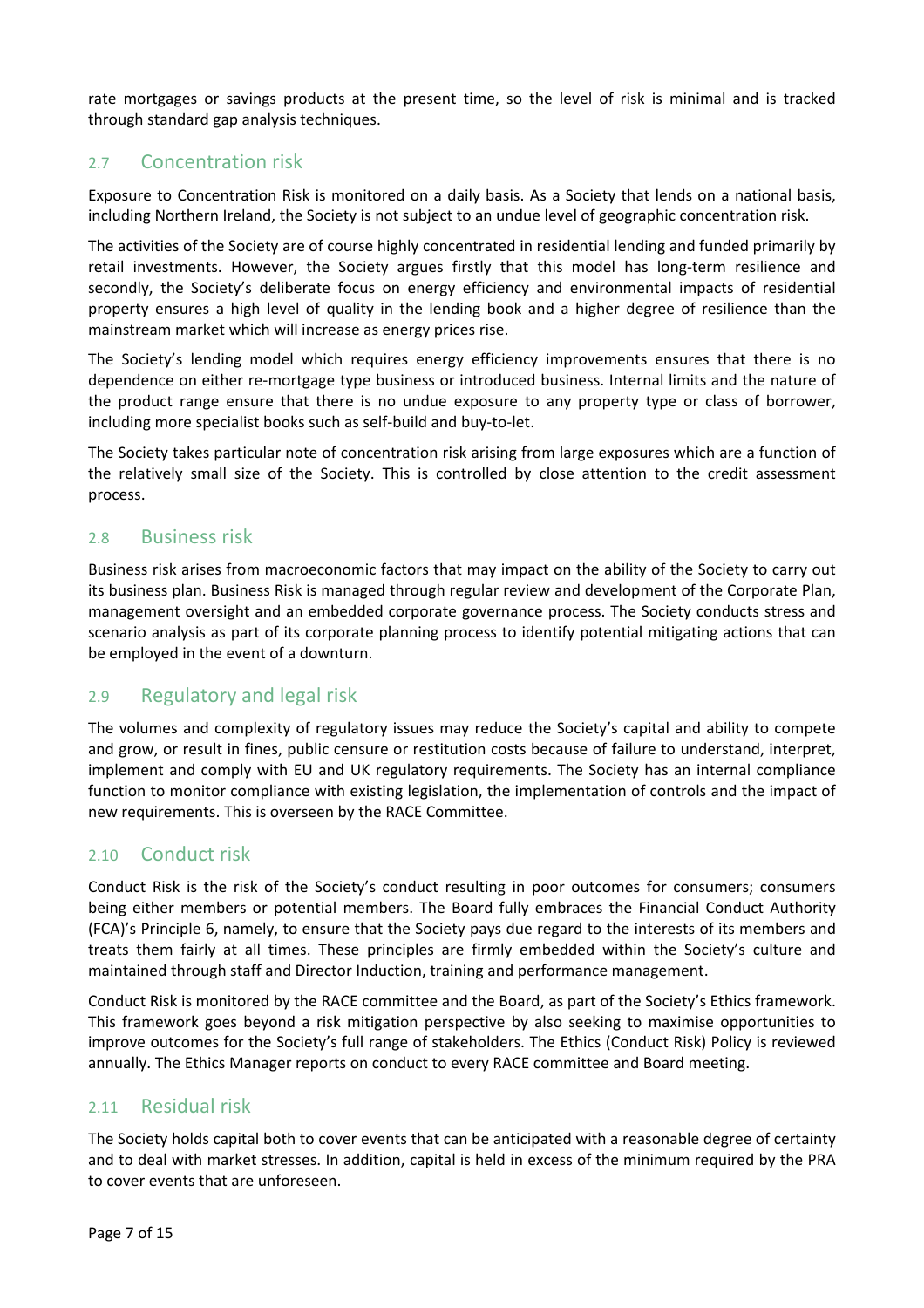# **Capital Resources**

### 2.12 Regulatory Capital

The capital resources of the Society are calculated in accordance with the CRR. The assets of the Society, as shown in the Balance Sheet, were £177,851million at 31 December 2018. This figure is net of collective and individual provisions.

The table below summarises the composition of the Society's regulatory capital for the Society as at 31 December 2018, together with prior year comparatives.

| <b>Capital resources</b>                    | As at 31/12/2018<br>£000 | As at 31/12/2017<br>£000 |
|---------------------------------------------|--------------------------|--------------------------|
| <b>Tier 1 Capital</b>                       |                          |                          |
| General reserves                            | 10,617                   | 9,595                    |
| Deduction (Intangible assets - IT software) | (39)                     | (56)                     |
| <b>Total Tier 1 Capital</b>                 | 10,578                   | 9,539                    |
| <b>Tier 2 Capital</b>                       |                          |                          |
| Sub-ordinated liabilities                   | 75                       | 224                      |
| Collective impairment allowance             | 138                      | 128                      |
| <b>Total Tier 2 Capital</b>                 | 213                      | 352                      |
| Total capital resources                     | 10,791                   | 9,891                    |

#### **Common Equity Tier 1 capital**

These are the general reserves of the Society and represent the accumulated after‐tax profits of the Society less intangible assets.

#### **Tier 2 capital**

The Society holds an issue of subordinated debt which qualifies as Tier 2 capital. The debt is unsecured and ranks behind the claims of the Society's depositors, creditors and investing members. Debt held by the Society is amortized on a daily basis at an annual rate of 20%.

General provisions of the Society represent part of the Society's free capital and are therefore included as Tier 2 capital.

#### **Profit and Capital**

Current profit levels are sufficient to underpin the Society's growth based on existing capital requirements. Because of the strong potential to grow further the Society's intention to take on supplementary capital in the future remains.

#### 2.13 Capital Requirements

#### 2.13.1 Approach to assessment of adequacy of capital

The Society's planning process seeks to ensure that the Society will have enough capital to meet the base regulatory requirements under the CRR, to support the business's expected growth potential, concomitant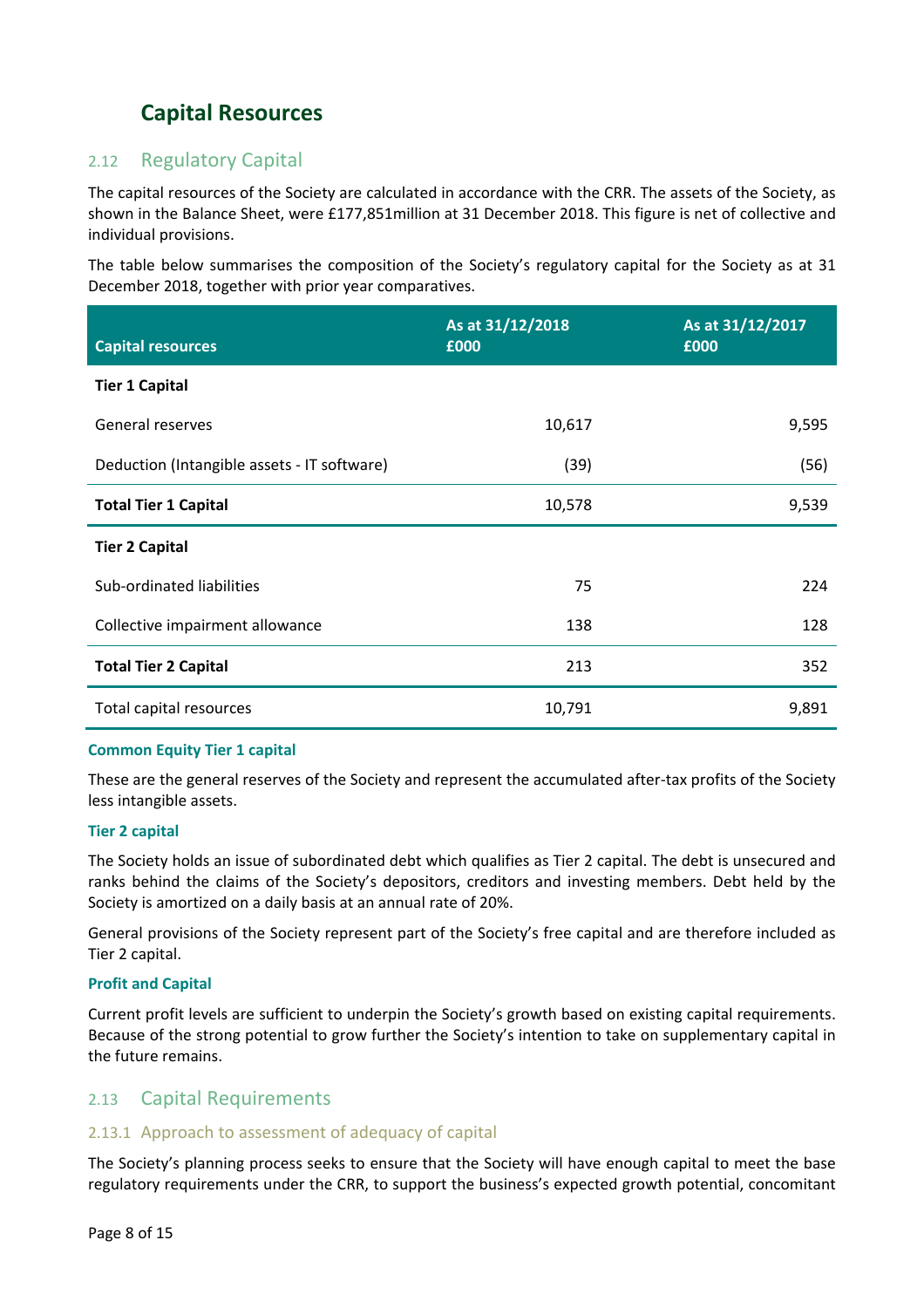with its risk appetite and its assessments of current and future material risks. The Society utilises a threeyear Corporate Plan, the content of which is reviewed at least annually by the Board, taking account of changes in the business and economic environment. The Plan establishes strategic and business objectives and assesses future financial and non-financial resources required to meet these objectives.

The Society's Internal Capital Adequacy Assessment (ICAAP) ensures that the capital resources of the Society will support its Corporate Plan in both normal and stressed conditions. This ensures that the Society has sufficient capital to meet potential risk and the associated capital required. The ICAAP is submitted to the Board for approval with the necessary supporting stress testing. The Society's Board approves the ICAAP annually, using the level of individual capital guidance and capital planning buffer advised by the PRA. Having regard to total regulatory capital requirements, the Board sets an amount above this requirement that it will maintain.

The Society was subject to a formal SREP by the PRA in May 2017. The PRA issued Total Capital Requirements (TCR) confirming the percentage of the Pillar 1 capital to be held as 10.03%.

#### 2.13.2 Pillar 1 capital resource requirement

The Society allocates capital as set out in the table below to the assets of the Society on a risk weighted basis in line with the 'Standardised Approach' to Credit Risk as specified by the CRR. Additionally, the Society uses the 'Basic Indicator Approach' to evaluate the additional capital required to cover the Operational Risk associated with the Society's activities. The table below details the Society's Pillar 1 capital requirement as at 31 December 2018.

|                                              | Assets £000 | <b>Risk Weighted</b><br>Exposure £000 | Pillar 1 capital<br>£000 |
|----------------------------------------------|-------------|---------------------------------------|--------------------------|
| <b>Treasury</b>                              |             |                                       |                          |
| <b>Central Government</b>                    | 38,978      | 0                                     | 0                        |
| <b>Credit Institutions</b>                   | 8,844       | 2,522                                 | 202                      |
| <b>Total Liquidity</b>                       | 47,822      | 2,522                                 | 202                      |
| Loans and advances to customers*             |             |                                       |                          |
| Residential performing loans                 | 141,448     | 48,983                                | 3,918                    |
| Non-residential performing loans             | 10,356      | 6,120                                 | 490                      |
| Past due items**                             |             |                                       |                          |
| <b>Total Loans and advances to customers</b> | 151,804     | 55,103                                | 4,408                    |
| <b>Other Assets</b>                          |             |                                       |                          |
| Fixed and other assets                       | 3,315       | 2,964                                 | 237                      |
| <b>Total Other Assets</b>                    | 3,315       | 2,964                                 | 237                      |
| <b>Total Credit Risk Exposures</b>           | 202,941     | 60,589                                | 4,847                    |
| <b>Operational Risk Capital Requirement</b>  |             |                                       | 566                      |
| <b>Total Pillar 1 Capital Requirement</b>    |             |                                       | 5,413                    |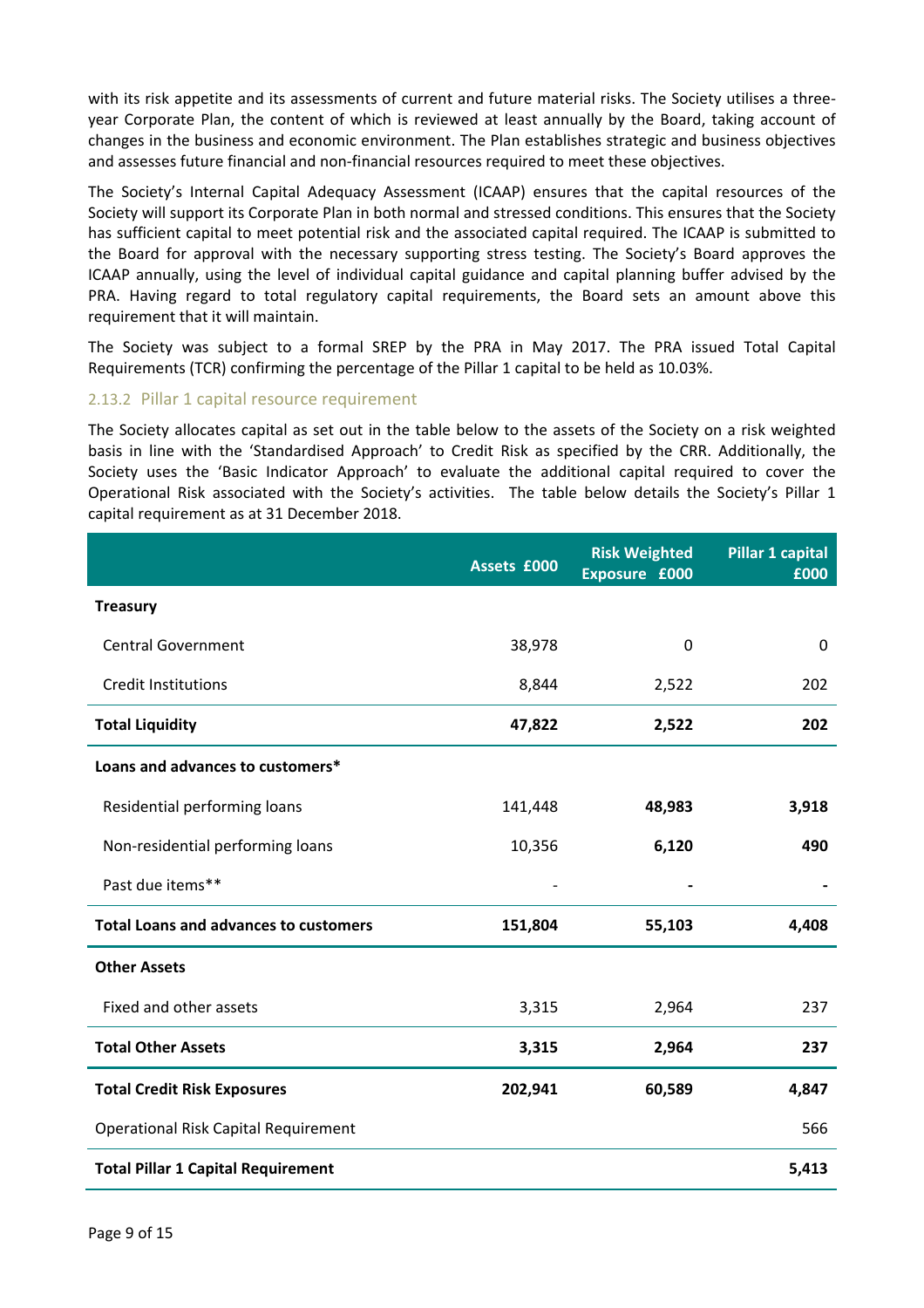| <b>Tier 1 Capital</b>        | 10,578 |
|------------------------------|--------|
| Excess over Pillar 1 minimum | 5,165  |

\*Includes commitments \*\* Loans that are three months or more in arrears

| <b>Reconciliation of Society Loans and Advances to Customers</b>                | <b>Total</b><br>£'000 |
|---------------------------------------------------------------------------------|-----------------------|
| Society Loans and advances to customers per note 11, Annual Report and Accounts | 126,525               |
| Add back: Collective and Individual impairment provisions                       | 613                   |
| Society accounting value of loans and advances to customers                     | 127,138               |
| Add: total commitments for residential and non-residential mortgages            | 24,528                |
| Accounting adjustments, including Effective Interest Rate (EIR) adjustment      | 138                   |
| Society capital adequacy value of loans and advances to customers               | 151.804               |

The table below provides a geographical analysis of loan and advance exposures

|                          | <b>Residential</b>           |                               | <b>Non-Residential</b>       |                        |           |
|--------------------------|------------------------------|-------------------------------|------------------------------|------------------------|-----------|
| <b>Geographical Area</b> | <b>Performing</b><br>(E'000) | <b>Due</b><br>Past<br>(E'000) | <b>Performing</b><br>(E'000) | <b>Past</b><br>(E'000) | Due Total |
| East Anglia              | 5,033                        |                               | 492                          |                        | 5,525     |
| <b>East Midlands</b>     | 7,431                        |                               | 263                          |                        | 7,694     |
| Greater London           | 6,637                        |                               | 914                          |                        | 7,551     |
| North                    | 3,877                        |                               | 1,625                        |                        | 5,502     |
| Northern Ireland         | 1,770                        |                               | 11                           |                        | 1,781     |
| North West               | 5,711                        |                               | 148                          |                        | 5,859     |
| Outer Metropolitan Area  | 5,749                        |                               | 249                          |                        | 5,998     |
| Outer South East         | 13,354                       |                               | 438                          |                        | 13,792    |
| Scotland                 | 29,556                       |                               | 486                          |                        | 30,042    |
| South West               | 14,923                       |                               | 1,479                        |                        | 16,402    |
| Wales                    | 5,573                        |                               | 2,576                        |                        | 8,149     |
| <b>West Midlands</b>     | 10,417                       |                               | 169                          |                        | 10,586    |
| Yorkshire and Humberside | 8,276                        |                               | 119                          |                        | 8,395     |
| UK                       | 118,307                      | $\mathbf 0$                   | 8,969                        | 0                      | 127,276   |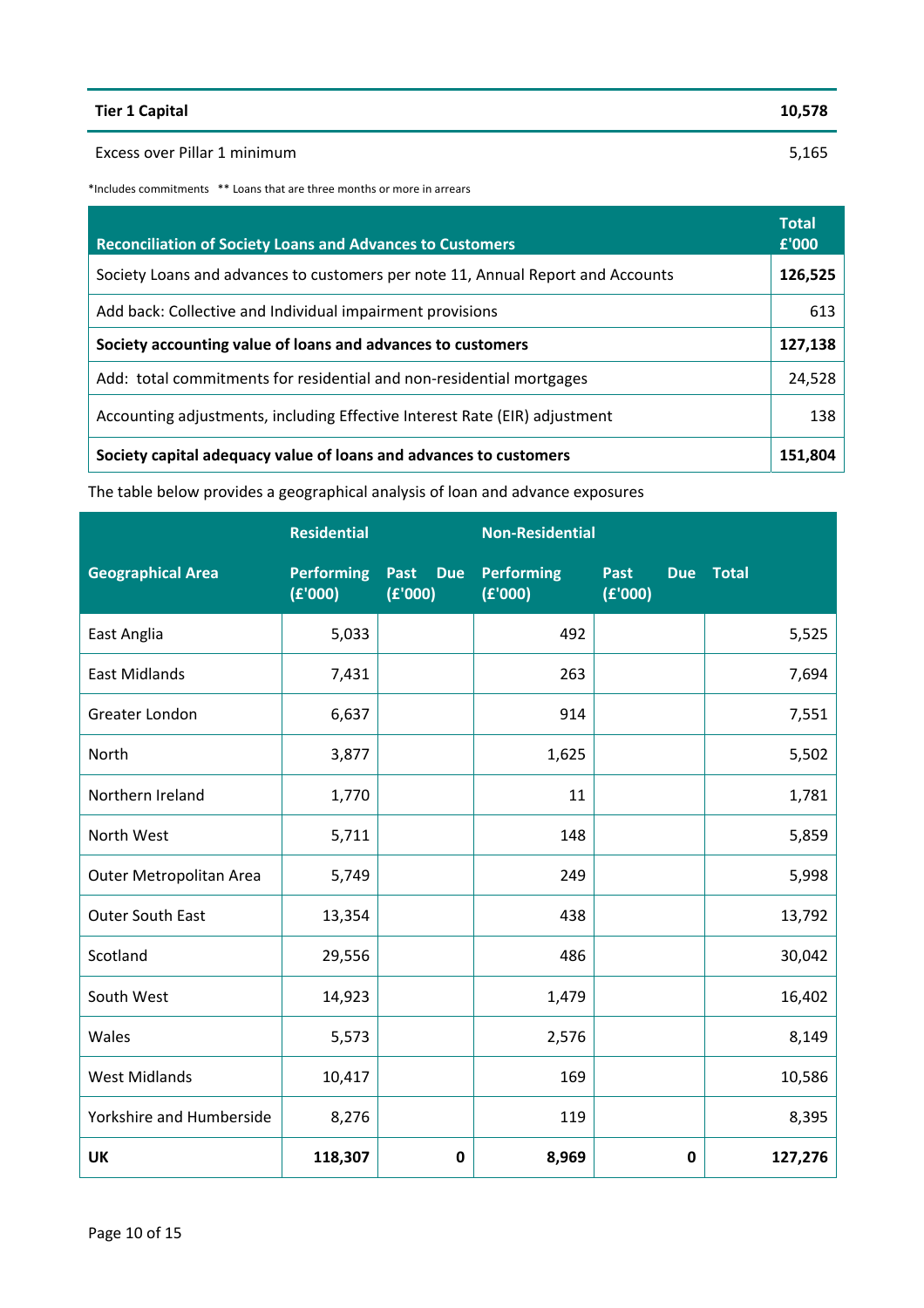| Accounting adjustments in respect of impairment provisions and EIR              | (751)   |
|---------------------------------------------------------------------------------|---------|
| Society Loans and advances to customers per note 11, Annual Report and Accounts | 126.525 |

# 3. **Counterparty Credit Risk**

The Society's counterparty treasury credit risk management policy is designed to ensure that the Society can obtain the best possible return whilst operating within prudent limits in respect of counterparties.

In selecting counterparties and the limits to be applied to them, the Society makes reference to Credit Ratings supplied by ECAIs, balance sheet data, and a general assessment of the counterparty in terms of background information which includes an overall ethical assessment which is updated annually or more frequently as required. This assessment includes among other matters:

- examination of the counterparties' environmental, sustainable development, biodiversity and waste management policies
- consideration of the degree of reporting on climate change
- compliance with the health and safety, environmental and labour legislation of the jurisdictions the counterparty is active in
- significant sectoral and regional exposures.

Policy Limits and counterparties are reviewed by ALCO and are subject to formal approval by the Board. The Society receives counterparty grading updates from its treasury advisors and limits may be suspended following adverse downgrades.

The table below shows the breakdown of liquid assets by maturity and rating as at 31 December 2018 under the standardised approach.

| <b>Credit Ratings</b> | <3 months<br>£000 | 3 months to 1<br>year<br>£000 | >1 year<br>£000 | <b>Total</b><br>£000 |
|-----------------------|-------------------|-------------------------------|-----------------|----------------------|
| AAA to AA-            |                   |                               |                 |                      |
| $A+$ to $A-$          | 2,013             | 2,510                         |                 | 4,523                |
| BBB+ to BBB-          | 903               |                               |                 | 903                  |
| $BB+$ to BB-          |                   |                               |                 |                      |
| B+ and below          | 714               |                               |                 | 714                  |
| Unrated               | 1,198             | 1,506                         |                 | 2,704                |
| Central Government    | 37,980            | 998                           |                 | 38,978               |
| <b>Total</b>          | 42,808            | 5,014                         |                 | 47,822               |

# 4.  **Mortgage Credit Risk and mitigation**

Mortgages are the Society's principle asset class. Throughout the year and at each year end, assessment is made of all advances where the account is in arrears. Where expected future cash flows from borrowers are lower than the current balance outstanding, the account is considered impaired.

Allowance for impairment is reviewed annually, or when there is a material change in circumstances that could lead to increased losses in the mortgage book, such as a change in national or local economic conditions, deterioration in house prices or the trend in arrears.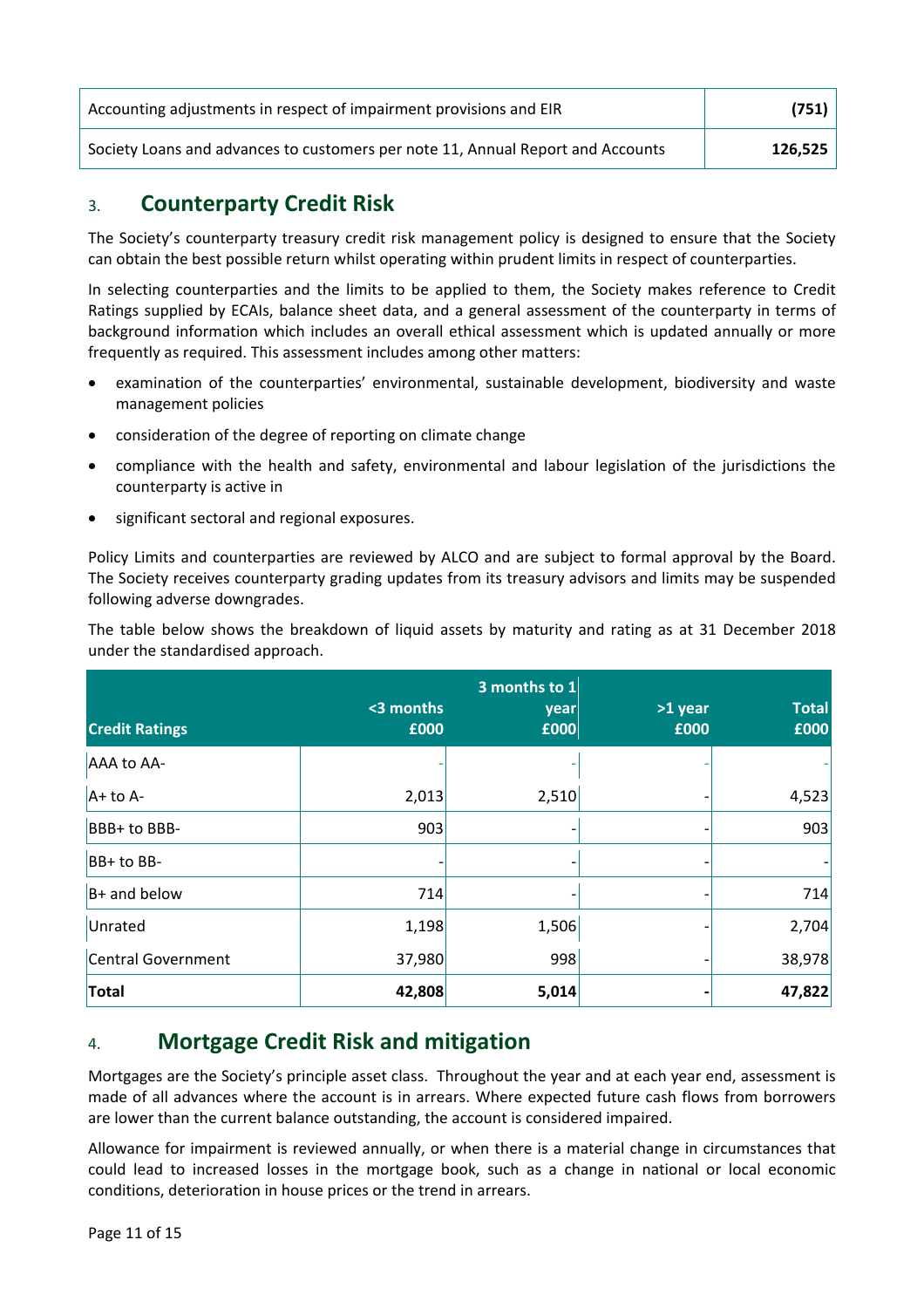In determining provisioning requirements, individual assessments are made of all advances and loans on properties that are in arrears, in possession, in forbearance and where the balance is in excess of 5% capital. An individual provision is made against those advances and loans that are considered to be impaired and a loss is likely to occur should the property be taken into possession, with account taken of any discount which may be needed against the value of the property to agree a sale.

At the end of December 2018 there were no cases that were three months or more in arrears that were considered to be impaired and there were no properties in repossession.

In addition a collective provision is made to cover potential losses which might arise due to unknown factors based on general economic conditions and the Society's previous experience of impairment.

Full details on the movements in collective and individual provisions are provided in Note 12 in the Annual Report and Accounts 2018. Further detail about the credit quality and the Loan to value of the mortgage book is in Note 23.

A residual maturity analysis of loans and advances to customers is provided in Note 11 of the Annual Report and Accounts, disclosed on the basis that all loans are held for their agreed maturity.

Indexed valuations are applied to the mortgage portfolio on a quarterly basis. At the end of December 2018, the average LTV of the residential mortgage portfolio remains low at 45.56%.

# 5. **Operational Risk capital requirement**

The Society has adopted the Basic Indicator Approach for Operational Risk (CRR Article 315‐316). Under the BIA, a Pillar 1 operational risk capital requirement ('ORCR') is calculated at 15% of the average over three years of the sum of the elements included in net interest income and net non‐interest income, as shown in the following table:

| <b>Year ended 31 December</b>        | 2016<br>£000 | 2017<br>£000 | 2018<br>£000 | <b>Average</b><br>£000 |
|--------------------------------------|--------------|--------------|--------------|------------------------|
| Net interest income                  | 3,742        | 3,597        | 3,900        | 3,746                  |
| Net fee and other income             | 10           | 34           | 56           | 33                     |
| Relevant Indicator                   | 3,752        | 3,631        | 3,956        | 3,779                  |
| Operational Risk Capital Requirement |              |              |              | 566                    |
| Risk weighted asset equivalent       |              |              |              | 7,075                  |

# 6. **Leverage ratio**

CRD IV introduced a leverage ratio which measures the levels of Tier 1 capital against both on and offbalance sheet exposures. This controls the overall level of growth that an institution can contemplate as a backstop to those CRD IV capital ratios based on risk weightings. The leverage ratio does not distinguish between credit quality of loans and acts as a primary constraint to excessive lending in proportion to the capital base. It is therefore is not susceptible to any risks or inconsistencies associated with the calculation of risk‐weighted assets.

From 1 January 2018 the regulatory minimum leverage ratio is 3.00%. At 31 December 2018 the Society's leverage ratio is 5.65%. The following tables show the calculation of the Leverage ratio: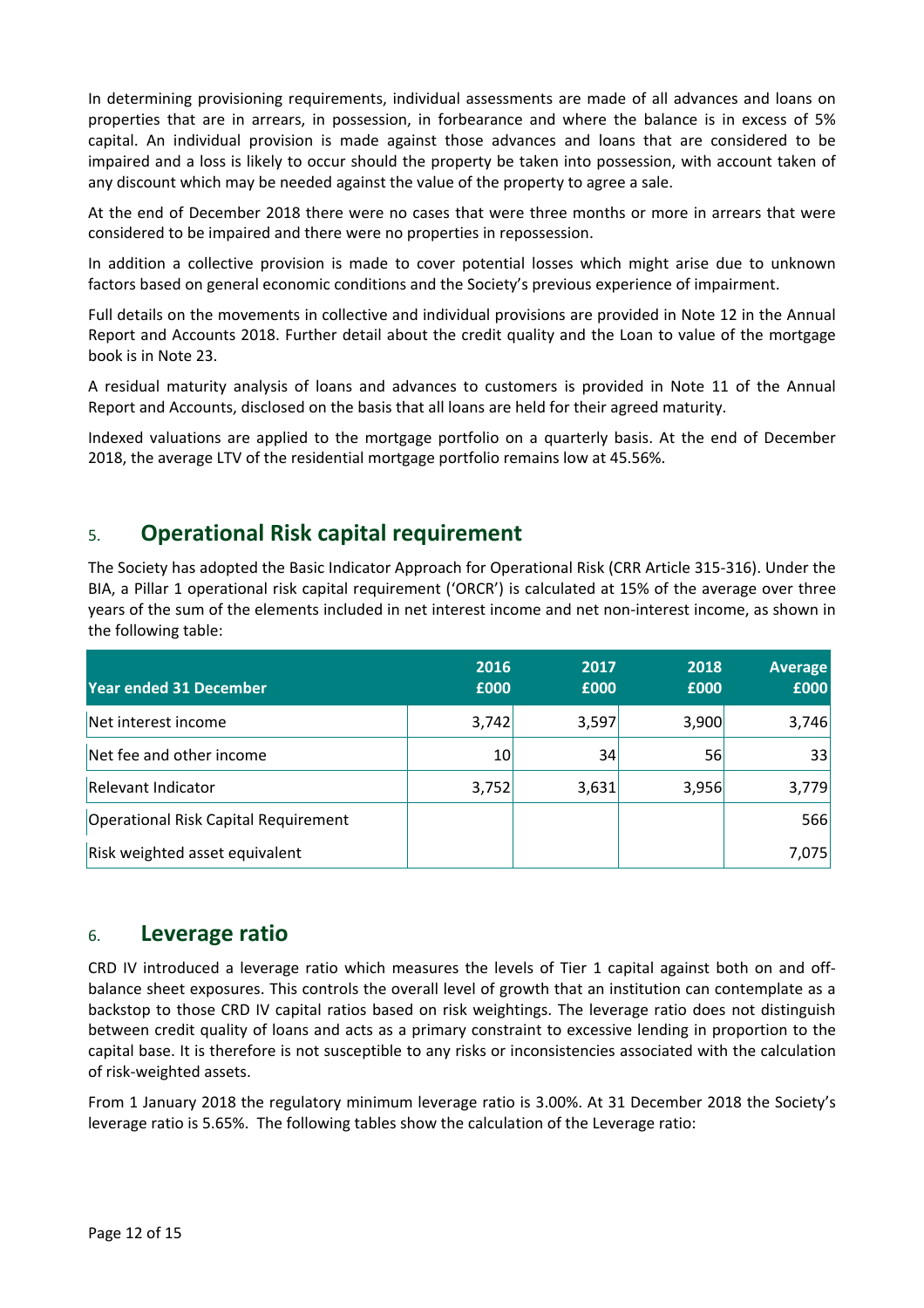| Reconciliation of Leverage Ratio Exposure Measure to the Financial Statements | <b>Total</b><br>£'000 |
|-------------------------------------------------------------------------------|-----------------------|
| Total assets per the Annual Report and Accounts                               | 177,851               |
| Add back: Forward commitments                                                 | 9,565                 |
| Less: Intangible fixed assets                                                 | (39)                  |
| Leverage ratio exposure                                                       | 187,377               |

|                                            | <b>Total</b> |
|--------------------------------------------|--------------|
| <b>Split of on-balance sheet exposures</b> | £'000        |
| Secured by mortgage on immovable property  | 126,525      |
| Exposures in default                       |              |
| Sovereign                                  | 38,978       |
| Institution                                | 8,844        |
| Other exposures                            | 3,504        |
| <b>Banking book exposures</b>              | 177,851      |
| Trading book exposures                     |              |
| <b>Total on-balance sheet items</b>        | 177,851      |

| Leverage ratio common disclosure                     | <b>Total</b><br>£'000 |
|------------------------------------------------------|-----------------------|
| On-balance sheet items                               | 177,851               |
| Asset amounts deducted in determining Tier 1 capital | (39)                  |
| Total on-balance sheet exposures                     | 177,812               |
| Total off-balance sheet exposures                    | 9,565                 |
| Total exposures                                      | 187,377               |
| Tier 1 capital                                       | 10,578                |
| Leverage ratio                                       | 5.65%                 |

# 7. **Liquidity Coverage Ratio**

The Liquidity Coverage Ratio (LCR) was introduced as part of the CRDIV framework with its aim to improve short-term resilience of the liquidity risk profile of firms by requiring a liquidity buffer of High Quality Liquid Assets ('HQLA') to be held. The LCR measures available HQLA against stressed net cash outflows over a 30 day horizon. The measure must be greater than 100%, as defined in the CRR. The following table details the main components of Society's LCR, on an average basis for each quarter, for the 12-month period ending 31 December 2018:

| <b>Liquidity Coverage Ratio</b>    | 31/03/18<br>£000 | 30/06/18<br>£000 | 30/09/18<br>£000 | 31/12/18<br>£000 |
|------------------------------------|------------------|------------------|------------------|------------------|
| Liquidity buffer                   | 46,420           | 43,084           | 39,481           | 38,161           |
| Total net cash outflows in 30 days | 4,615            | 5,039            | 7,204            | 9,776            |
| <b>LCR</b>                         | 1,006%           | 855%             | 548%             | 390%             |

The average LCR for the year ended 31 December 2018 was 627.57%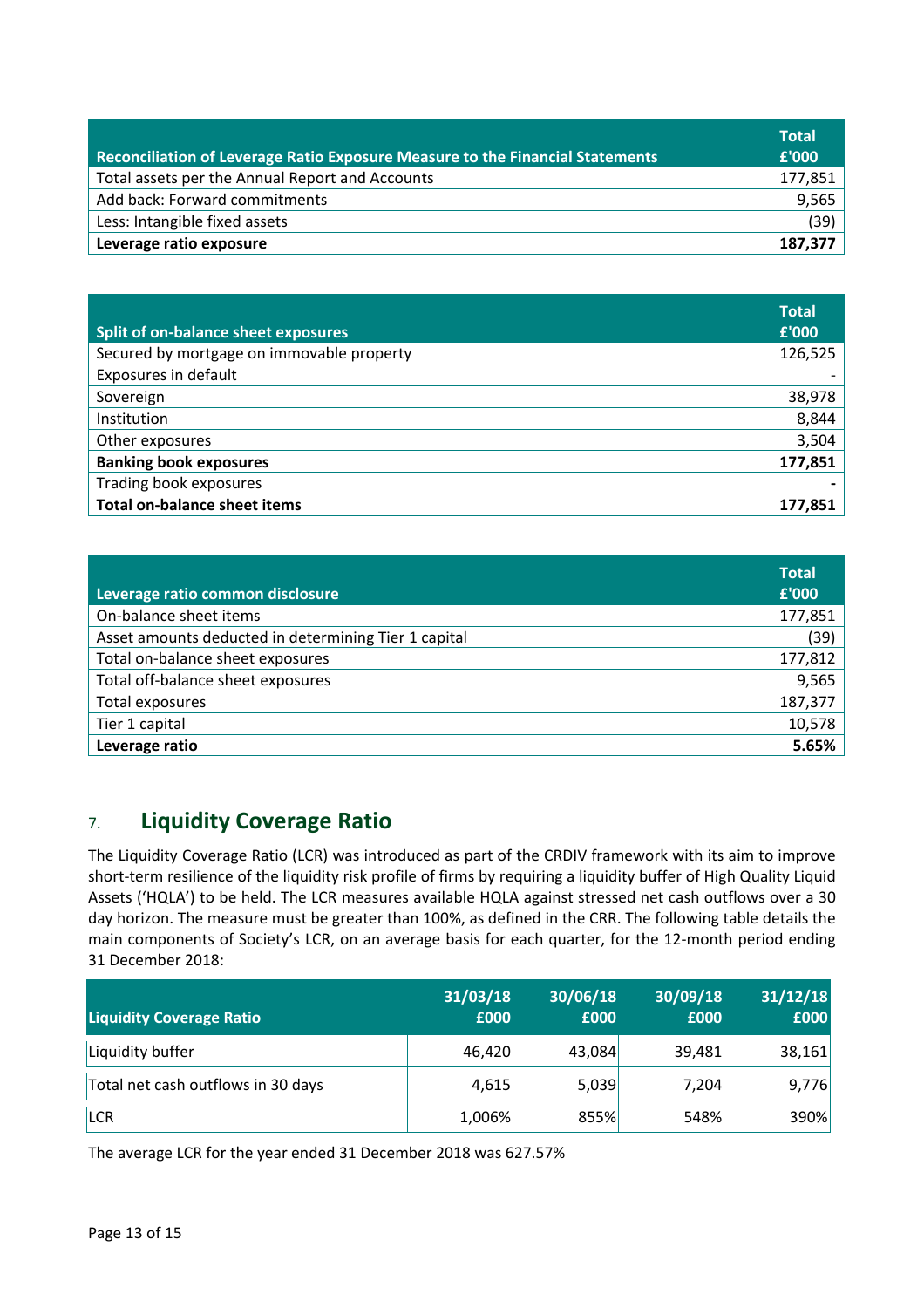# 8. **Remuneration Code Disclosures**

The Remuneration Code as set out in the Regulator's Handbook SYSC19D requires information to be disclosed concerning the Society's remuneration policy and practices for those staff whose professional activities have a material impact on the Society's risk profile.

To minimise this risk the Board ensures that its remuneration policies are in line with its business strategy, risk appetite and long term objectives, and that remuneration is set at a level that retains and attracts staff of the appropriate calibre.

The Remuneration Committee ensures that the Society's Remuneration Policy is consistent with the risk appetite of the Society, that it promotes sound and effective risk management and will not encourage any excessive risk taking. This will be done by ensuring that no members of staff receive rewards for the achievement of quantitative targets for the amount of business written.

The remuneration of non-executive, executive directors and other members of senior management is determined by the Remuneration Committee, which consists of three Non‐Executive directors, details of whom are set out in the Annual Report and Accounts.

In setting remuneration, the Committee takes account of fees, salaries and other benefits provided to directors and to other senior management of comparable institutions that are similar in size and complexity. Non‐executive directors are paid fees only.

The Society has an established policy that no basic salary will exceed eight times the lowest full grade salary. At the end of December 2018, the ratio was 5.44 (2017: 5.11).

All employees including executive directors are included in the Performance Related Pay Scheme after a qualifying period of 6 months. This is an annual scheme that provides non-pensionable rewards directly linked to the achievement of key performance objectives aimed at personal and professional development. The overall objective is to improve Society performance whilst maintaining the financial strength of the Society for the long‐term benefit of its members.

# 8.1 Remuneration Code Staff

Code staff are defined by the FCA as "staff that have a material impact on the firms risk profile; this includes staff that perform significant influence functions, Senior Managers and risk takers".

Information concerning the mandate of the Remuneration Committee and the decision‐making process it uses in determining the remuneration policy for executive, and non‐executive, directors is contained in the Society's Annual Report and Accounts 2018.

The Board has identified that the personnel whose professional activities have a material impact on the Society's risk profile are the members of the Executive team. Two members of the Executive team, the Chief Executive and the Deputy Chief Executive and Finance Director are executive directors. The above personnel are considered by the Society to be Remuneration Code staff under SYSC 19D of the PRA Handbook.

|                         | <b>Number</b> | <b>Fixed remuneration</b><br>£000 | remuneration<br>£000 | Variable Total remuneration<br>£000 |
|-------------------------|---------------|-----------------------------------|----------------------|-------------------------------------|
| Executive               |               | 269                               |                      | 276                                 |
| Senior Managers         |               | 138                               | 6                    | 144                                 |
| Non-Executive Directors |               | 116                               |                      | 116                                 |